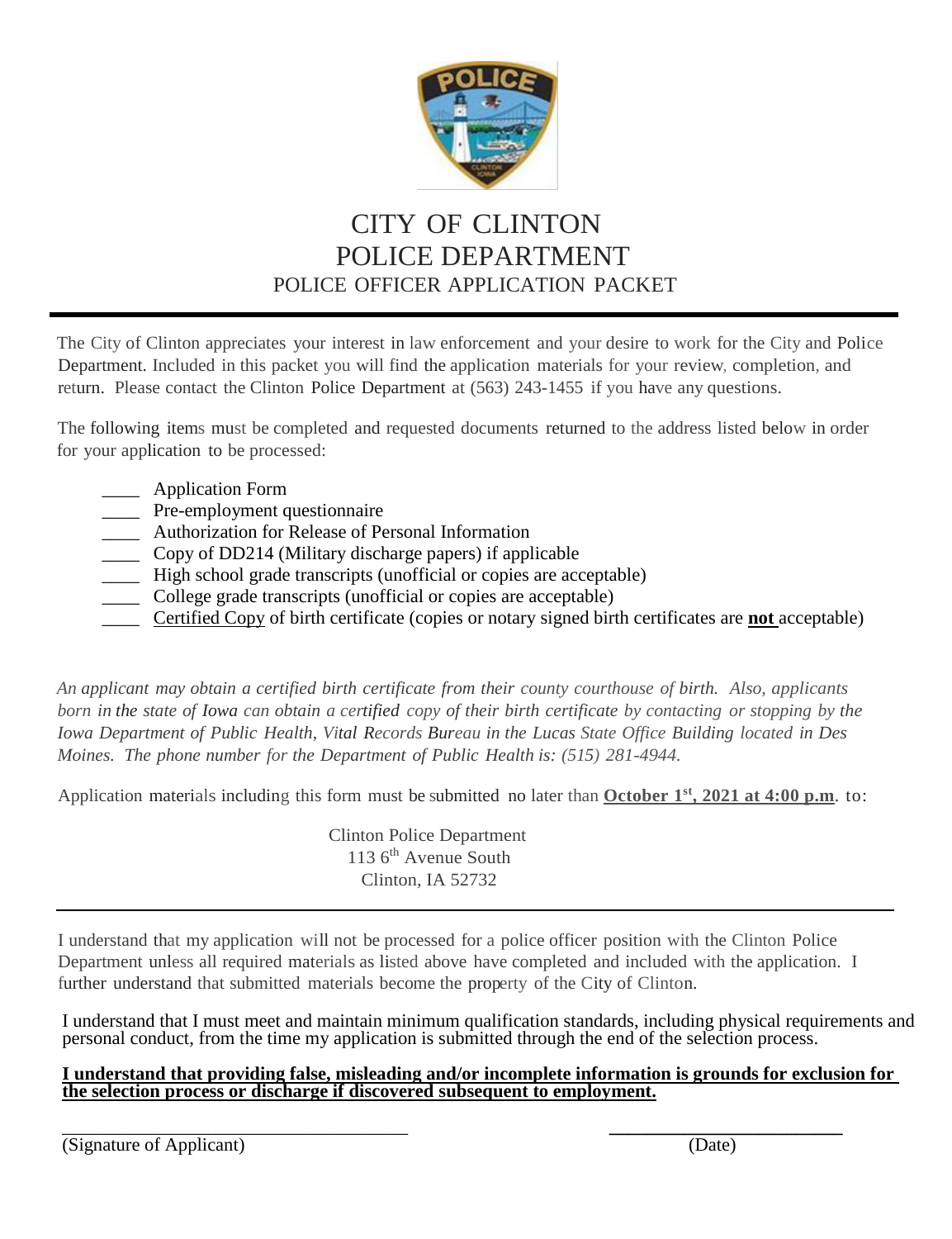# **City of Clinton Police Officer**

# **2021 Minimum Requirements for Application**

- Applicant must be 19 years of age, by the application deadline date.
- Applicant must possess a high school diploma or hold a GED certificate.
- Applicant must be eligible to carry a firearm under all state and federal laws.
- Applicant must be a United States Citizen, a resident of the State of Iowa or become a resident of the State of Iowa upon being hired.
- Candidates who reside within the state of Iowa at the time of hire shall reside within ten air miles of their place of employment within one year after their first day of work, and must retain residency within ten air miles of their place of employment throughout their period of employment with the city.
- Candidates who reside outside the state of Iowa at the time of hire shall reside within ten air miles of their place of employment within two year after their first day of work, and must retain residency within ten air miles of their place of employment throughout their period of employment with the city.
- Applicant must not be addicted to drugs or alcohol.
- Applicant must not have used marijuana within the previous 24 months.
- Applicant must not have used any other illegal drugs within the previous 48 months.
- Applicant must not have a prior or felony convictions, or convictions of domestic assault or a crime that involves moral turpitude.
- Applicant must be of good moral character as determined by a thorough back ground investigation, to include a fingerprint record search.
- Applicant must posses a valid, state issued driver's license at time of appointment.
- Applicant must have uncorrected vision of not less than 20/100 in both eyes, corrected to 20/20 and have normal color vision.
- Applicant must have normal hearing in each ear (hearing aids are acceptable if a candidate can demonstrate sufficient hearing proficiency to perform necessary duties of a police officer.
- Women and minorities are encouraged to apply.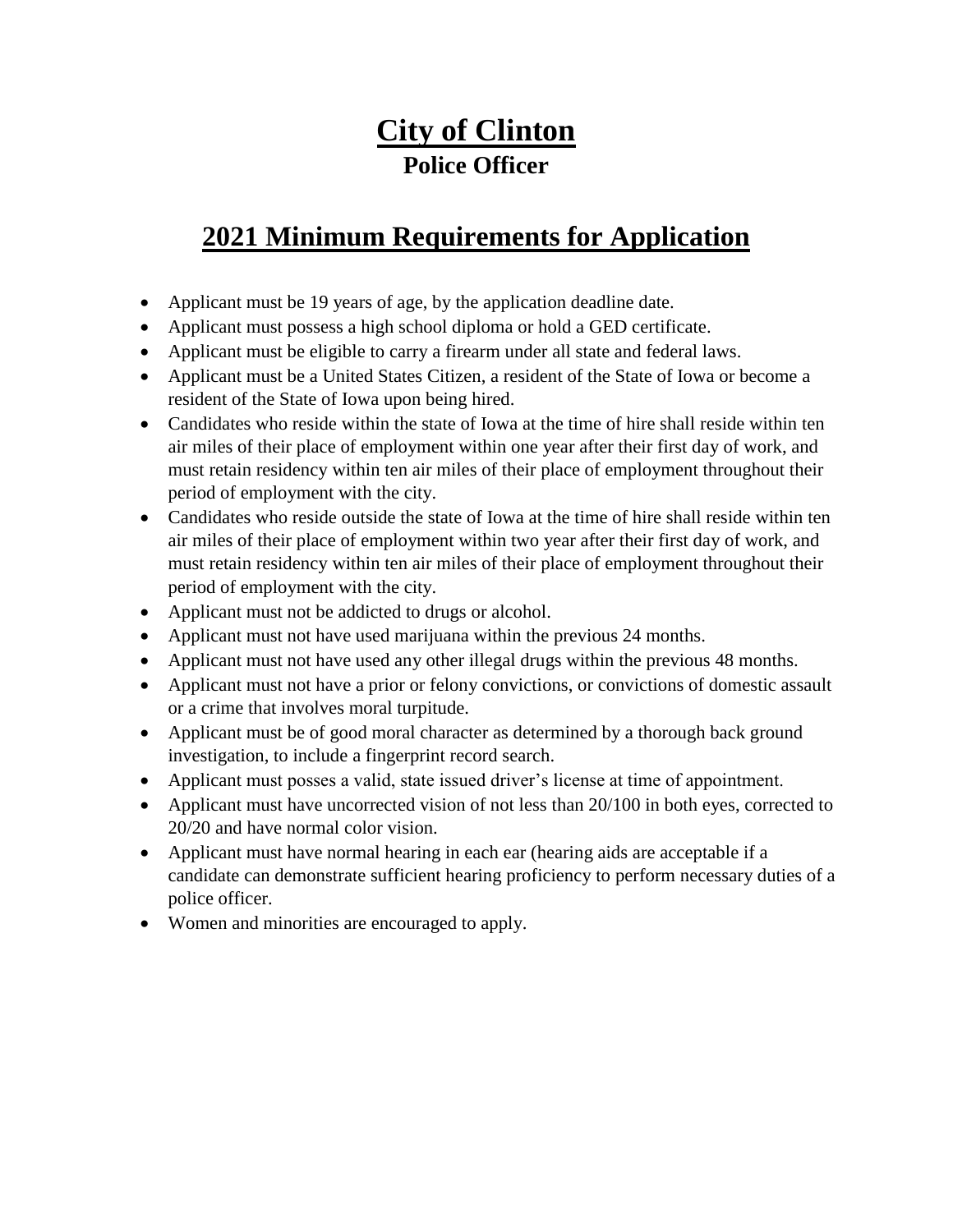

## **City of Clinton Application for Employment**

We consider applicants for all positions without regard to race, color, creed, religion, gender, national origin, age, disability, marital status, or any other legally protected status (EOE).

## **General Information**

| Name                                                                                                                                                                                                                   |                                            |                   |                                        | Date                   |
|------------------------------------------------------------------------------------------------------------------------------------------------------------------------------------------------------------------------|--------------------------------------------|-------------------|----------------------------------------|------------------------|
| Home Address                                                                                                                                                                                                           |                                            |                   |                                        |                        |
| Phone                                                                                                                                                                                                                  | Email                                      |                   |                                        |                        |
| Position applying for                                                                                                                                                                                                  |                                            |                   | Are you a citizen of the United States | Yes<br>No              |
| If no, do you have a valid<br>Yes $\ell$<br>No<br>work permit?                                                                                                                                                         | Are you 18 years or older?                 |                   | Date you<br>can start                  |                        |
| Have you ever been employed or applied<br>Yes (<br>for employment with the City?                                                                                                                                       | No                                         |                   | If yes, when and what position?        |                        |
| Do you have relatives employed<br>by the City?<br>Yes (                                                                                                                                                                | If yes, Name<br>N <sub>o</sub><br>Position |                   |                                        | Relationship           |
| Emergency contact name<br>and phone                                                                                                                                                                                    |                                            | of a felony?      | Have you ever been convicted           | Yes<br>N <sub>o</sub>  |
| <b>Education and Training</b><br>High School Graduate or General Education (GED) Test passed?<br>If no, please list the highest grade completed<br>High School, College, Business School, Military (Most recent first) |                                            | Yes               | $\overline{N_0}$                       |                        |
| Name and Location                                                                                                                                                                                                      | Dates Attended<br>Month/Year               | Year<br>Graduated | Degree and Year                        | Major or Subject       |
|                                                                                                                                                                                                                        |                                            |                   |                                        |                        |
|                                                                                                                                                                                                                        |                                            |                   |                                        |                        |
|                                                                                                                                                                                                                        |                                            |                   |                                        |                        |
|                                                                                                                                                                                                                        |                                            |                   |                                        |                        |
| Occupational License, Certificate or Registration                                                                                                                                                                      | Number                                     |                   | Where Issued                           | <b>Expiration Date</b> |
| Occupational License, Certificate or Registration                                                                                                                                                                      | Number                                     |                   | Where Issued                           | <b>Expiration Date</b> |
| Languages Read, Written or Spoken Fluently Other than English                                                                                                                                                          |                                            |                   |                                        |                        |
| <b>Veteran Information</b>                                                                                                                                                                                             |                                            |                   | $\overline{D}$                         |                        |

| Branch of<br>: Service                       | ∗ntrv<br>Jate<br>$\mathbf{L}$ llu $\mathbf{V}$ | Jate of    |
|----------------------------------------------|------------------------------------------------|------------|
|                                              |                                                | -<br>лспаг |
| $\sim$ $\sim$<br>$\sim$ $\sim$ $\sim$ $\sim$ |                                                |            |

#### **Special Skills**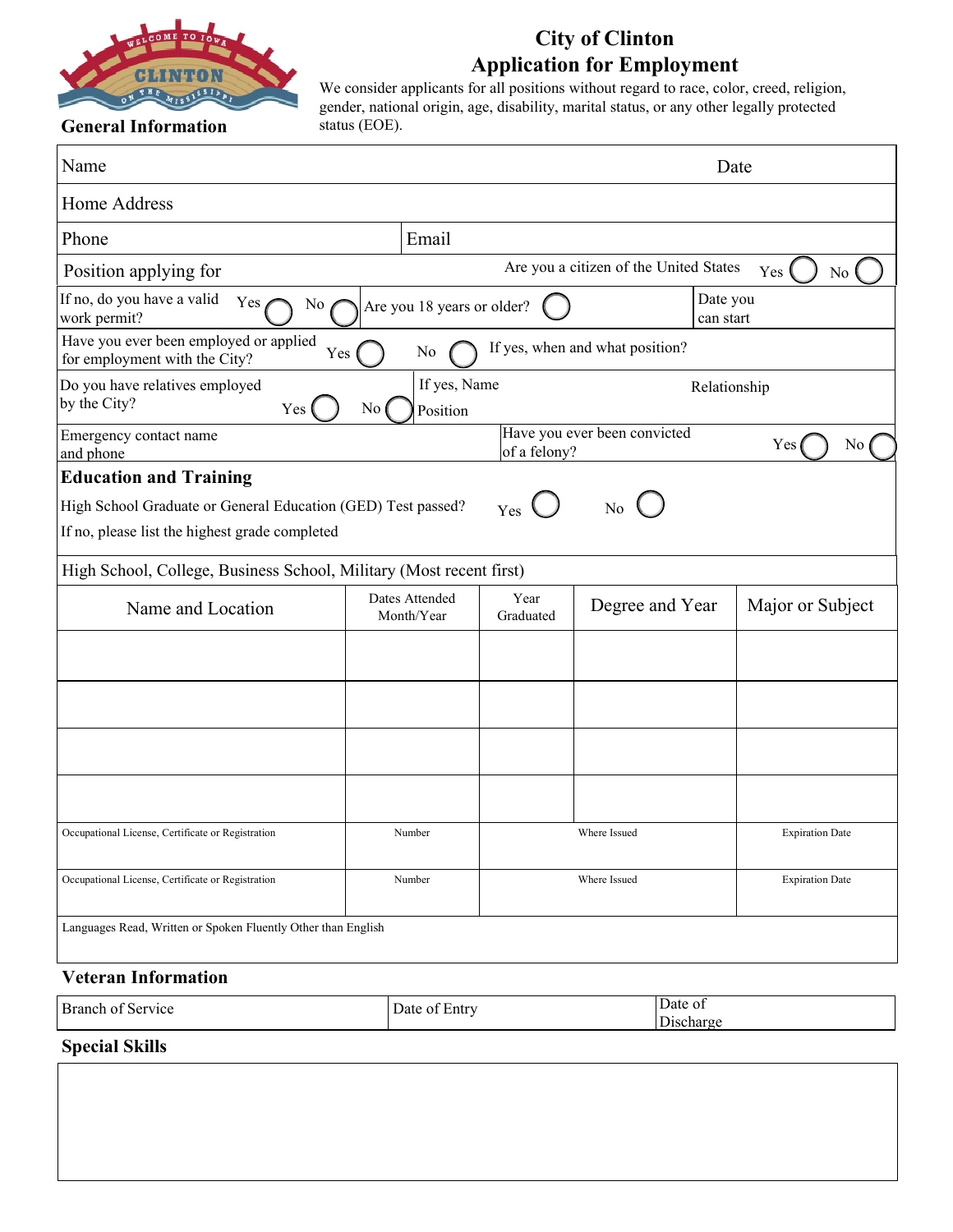## **Employment (most recent first)**

| Dates Employed                                  | Employer                                                                                                                                                                                                                                                                                             | Phone Number |                                                                                                                                                                                                                                                                                                                                                                                                                                |
|-------------------------------------------------|------------------------------------------------------------------------------------------------------------------------------------------------------------------------------------------------------------------------------------------------------------------------------------------------------|--------------|--------------------------------------------------------------------------------------------------------------------------------------------------------------------------------------------------------------------------------------------------------------------------------------------------------------------------------------------------------------------------------------------------------------------------------|
| <b>Starting</b>                                 | Address                                                                                                                                                                                                                                                                                              |              | Hours per week                                                                                                                                                                                                                                                                                                                                                                                                                 |
| Ending                                          | Job Title                                                                                                                                                                                                                                                                                            |              | Number of Employees Supervised                                                                                                                                                                                                                                                                                                                                                                                                 |
| <b>Specific Duties</b>                          |                                                                                                                                                                                                                                                                                                      |              |                                                                                                                                                                                                                                                                                                                                                                                                                                |
| Reason for leaving                              |                                                                                                                                                                                                                                                                                                      |              | May we contact this employer?                                                                                                                                                                                                                                                                                                                                                                                                  |
| Dates Employed                                  | Employer                                                                                                                                                                                                                                                                                             | Phone Number |                                                                                                                                                                                                                                                                                                                                                                                                                                |
| Starting                                        | Address                                                                                                                                                                                                                                                                                              |              | Hours per week                                                                                                                                                                                                                                                                                                                                                                                                                 |
| Ending                                          | Job Title                                                                                                                                                                                                                                                                                            |              | Number of Employees Supervised                                                                                                                                                                                                                                                                                                                                                                                                 |
| <b>Specific Duties</b>                          |                                                                                                                                                                                                                                                                                                      |              |                                                                                                                                                                                                                                                                                                                                                                                                                                |
| Reason for leaving                              |                                                                                                                                                                                                                                                                                                      |              | May we contact this employer?                                                                                                                                                                                                                                                                                                                                                                                                  |
| Dates Employed                                  | Employer                                                                                                                                                                                                                                                                                             | Phone Number |                                                                                                                                                                                                                                                                                                                                                                                                                                |
| Starting                                        | Address                                                                                                                                                                                                                                                                                              |              | Hours per week                                                                                                                                                                                                                                                                                                                                                                                                                 |
| Ending                                          | Job Title                                                                                                                                                                                                                                                                                            |              | Number of Employees Supervised                                                                                                                                                                                                                                                                                                                                                                                                 |
| Reason for leaving                              |                                                                                                                                                                                                                                                                                                      |              | May we contact this employer?                                                                                                                                                                                                                                                                                                                                                                                                  |
| <b>References:</b>                              | for the position you are applying for. Do not list relatives.                                                                                                                                                                                                                                        |              | List information of three people with knowledge of your character, work experience, and skills or ability                                                                                                                                                                                                                                                                                                                      |
|                                                 | Name                                                                                                                                                                                                                                                                                                 | Telephone    | Years Acquainted                                                                                                                                                                                                                                                                                                                                                                                                               |
|                                                 |                                                                                                                                                                                                                                                                                                      |              |                                                                                                                                                                                                                                                                                                                                                                                                                                |
| which I have applied.<br>Signature of applicant | City of Clinton, and all my previous employers, educational institutions, law enforcement agencies, and other<br>organizations named in this application (with the exception of<br>verify the information provided in my employment application and to determine my fitness to hold the position for |              | All statements made on this application are true and correct. I understand that intentional false statements made on this<br>application will eliminate me from further consideration for employment or will be grounds for dismissal. I authorize the<br>) to conduct or participate in an<br>investigation of my personal background, work history, educational credentials and police record as may be necessary to<br>Date |
| Signature of applicant                          |                                                                                                                                                                                                                                                                                                      |              |                                                                                                                                                                                                                                                                                                                                                                                                                                |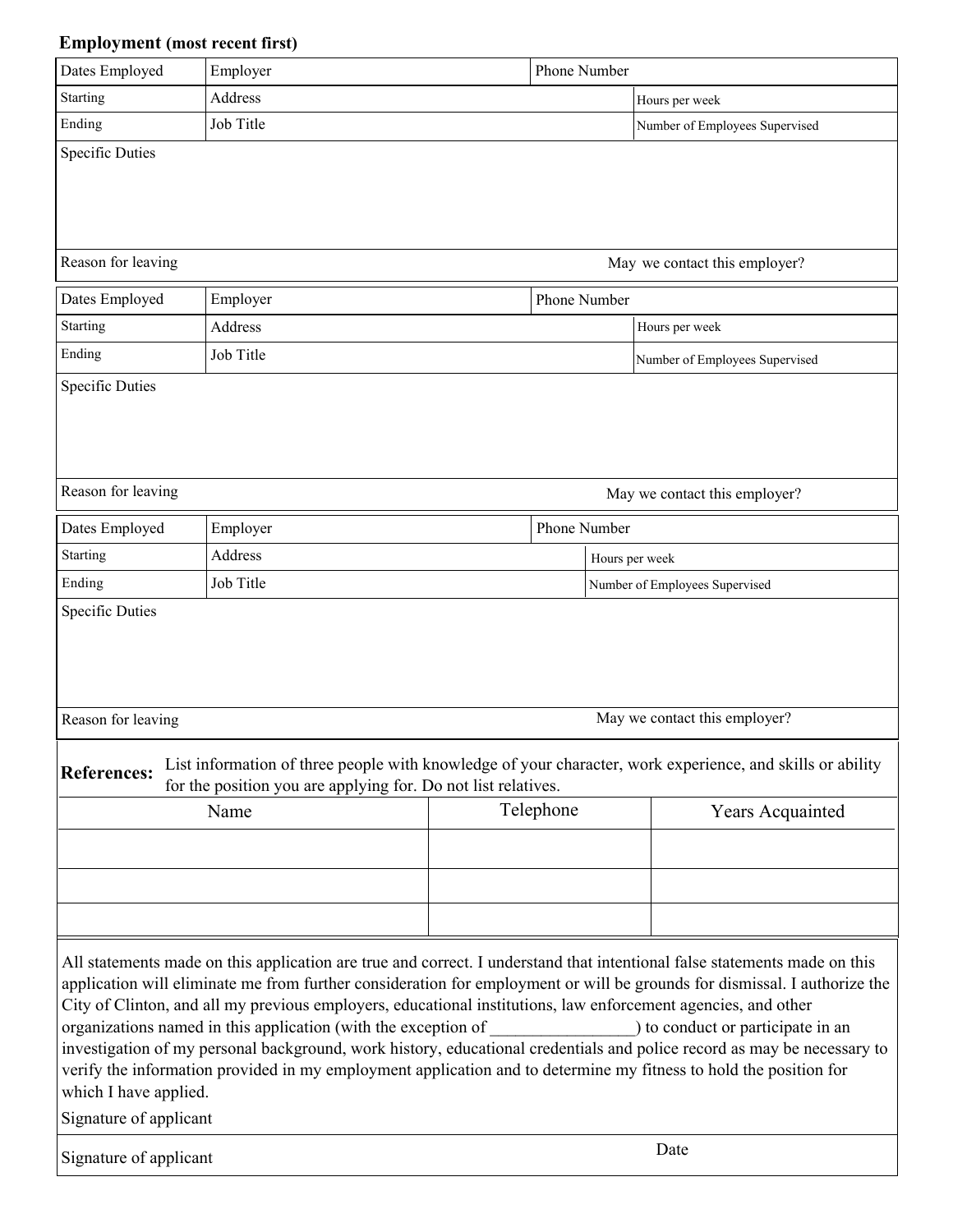### **CITY OF CLINTON, IOWA**

## **AUTHORIZATION FOR RELEASE OF PERSONAL INFORMATION**

\_\_\_\_\_\_\_\_\_\_\_\_\_\_\_\_\_\_\_\_\_\_\_\_\_ \_\_\_\_\_\_\_\_\_\_\_\_\_\_\_\_\_\_\_\_\_\_\_\_\_ \_\_\_\_\_\_\_\_\_\_\_\_\_\_\_\_\_\_\_\_\_\_\_\_

Last Name Middle Name First Name Middle Name

 $\frac{1}{\text{Date of Birth}}$ 

Sex Social Security Number

I, 1. 2012 1. 2013 1. 2014 1. 2015 1. 2016 1. 2016 1. 2016 1. 2016 1. 2016 1. 2016 1. 2016 1. 2016 1. 2016 1. 2016 1. 2016 1. 2016 1. 2016 1. 2016 1. 2016 1. 2016 1. 2016 1. 2016 1. 2016 1. 2016 1. 2016 1. 2016 1. 2016 1. records concerning myself to any duly authorized agent of the City of Clinton, Iowa, whether the said records are of a public, private or confidential nature, including criminal histories.

The intent of this authorization is to give my consent for full and complete disclosure of records of educational institutions; financial or credit institutions, including records of loans, the records of commercial or retail credit agencies (including credit reports and/or ratings) and other financial statements of records whenever filed; medical and psychiatric treatment and/or consultation, including hospitals, clinics, private practitioners, and the U.S. Veteran's Administration; employment and preemployment records, including background reports, efficiency ratings, complaints or grievances filed by or against me; criminal arrest record; police driving record; and the recollections of attorneys at law, or of other counsel, whether representing me or another person in any case, either criminal or civil, in which I presently have, or have had an interest.

I understand that any information obtained by a personal history background investigation which is developed directly or indirectly, in whole or in part, upon this release authorization will be considered in determining my suitability for employment by the City of Clinton, Iowa. I also certify that any person(s) who may furnish such information in good faith concerning me shall not be held accountable for giving this information; and I do hereby release said person(s) from any and all liability which may be incurred as a result of furnishing such information. I further release the City of Clinton from any and all liability which may be incurred as a result of collecting such information.

#### **I HEREBY SWEAR AND AFFIRM THAT EACH STATEMENT AND ALL INFORMATION IN OR SUPPLEMENTING THIS APPLICATION ARE COMPLETE, TRUE AND ACCURATELY RECORDED TO THE BEST OF MY KNOWLEDGE. I UNDERSTAND THAT PROVIDING FALSE, MISLEADING AND/OR INCOMPLETE INFORMATION ON THIS APPLICATION IS GROUNDS FOR EXCLUSION FROM THE SELECTION PROCESS OR DISCHARGE IF DISCOVERED SUBSEQUENT TO EMPLOYMENT.**

A photocopy and/or fax of this release form will be valid as an original thereof, even though the said photocopy/fax does not contain an original writing of my signature.

*I have read and fully understand the contents of the "Authorization for Release of Personal Information".*

Signature of Applicant

*The City of Clinton, Iowa is an equal opportunity employer.*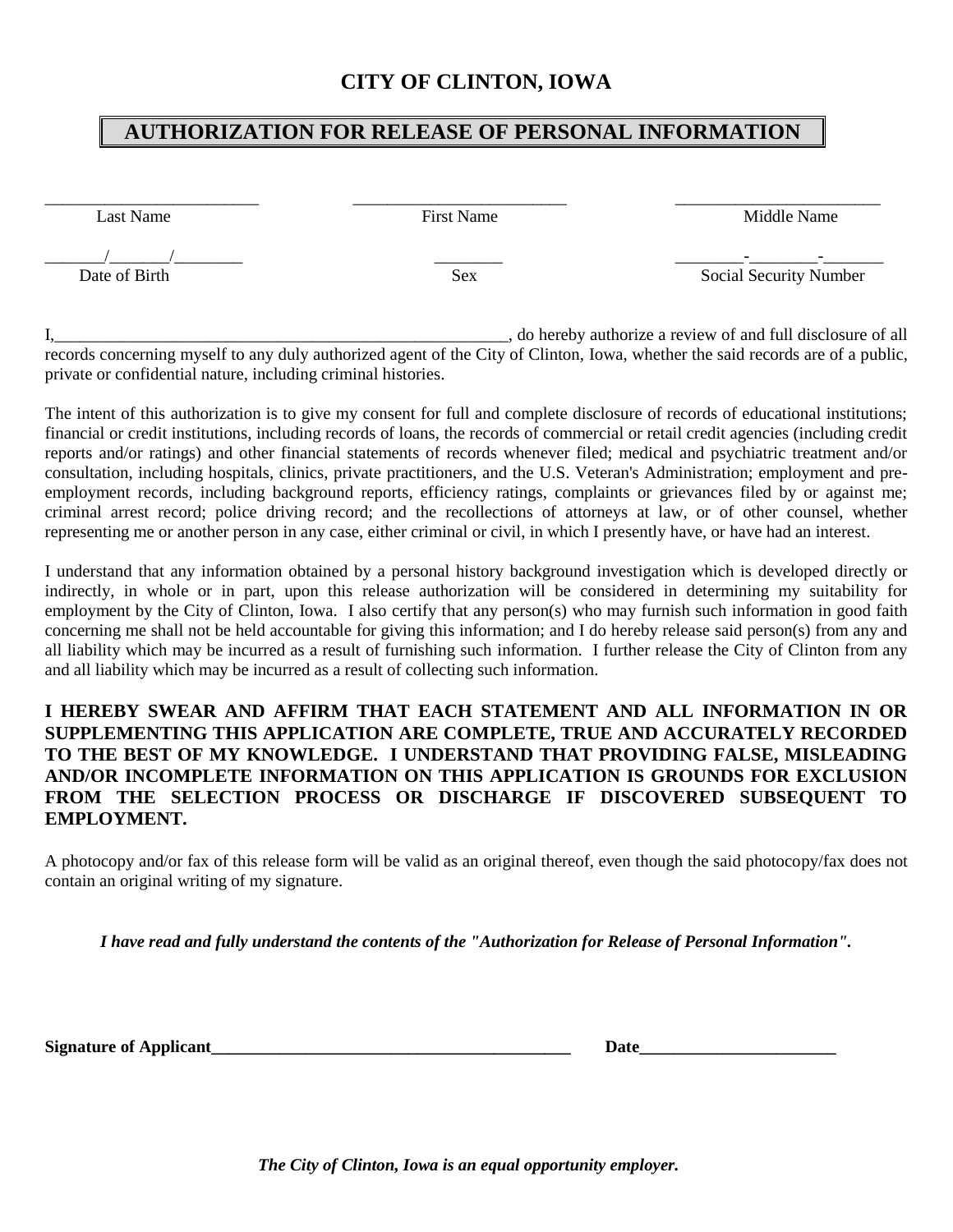The Clinton Police Department is an equal opportunity employer and is committed to creating and maintaining a work environment that is free from discriminating against, oppressing, or providing favoritism to any person because of actual or perceived characteristics such as sex, race, ethnicity or national origin.

Completion of this form is voluntary and will not affect your opportunity for employment, or the terms or conditions of your employment. This form will be used for Equal Employment Opportunity reporting purposes only and will be kept separate from all other personnel records only accessed by the Human Resources department.

If you choose not to self-identify your race/ethnicity at this time, the department will determine this information by visual survey and/or other available information.

#### **GENDER:**

(Please check one of the options below)

\_\_\_\_\_ **Male**

\_\_\_\_\_ **Female**

#### **RACE/ETHNICITY:**

(Please check one of the descriptions below corresponding to the ethnic group with which you identify.)

\_\_\_ **Hispanic or Latino**: A person of Cuban, Mexican, Puerto Rican, South or Central American, or other Spanish culture or origin regardless of race.

\_\_\_ **White** (Not Hispanic or Latino): A person having origins in any of the original peoples of Europe, the Middle East or North Africa.

**Black or African American** (Not Hispanic or Latino): A person having origins in any of the black racial groups of Africa.

**Native Hawaiian or Pacific Islander** (Not Hispanic or Latino): A person having origins in any of the peoples of Hawaii, Guam, Samoa or other Pacific Islands.

\_\_\_ **Asian** (Not Hispanic or Latino): A person having origins in any of the original peoples of the Far East, Southeast Asia or the Indian Subcontinent, including, for example, Cambodia, China, India, Japan, Korea, Malaysia, Pakistan, the Philippine Islands, Thailand and Vietnam.

\_\_\_ **Native American or Alaska Native** (Not Hispanic or Latino): A person having origins in any of the original peoples of North and South America (including Central America) and who maintains tribal affiliation or community attachment.

\_\_\_ **Two or more races** (Not Hispanic or Latino): All persons who identify with more than one of the above five races.

\_\_\_ **I do not wish to disclose.**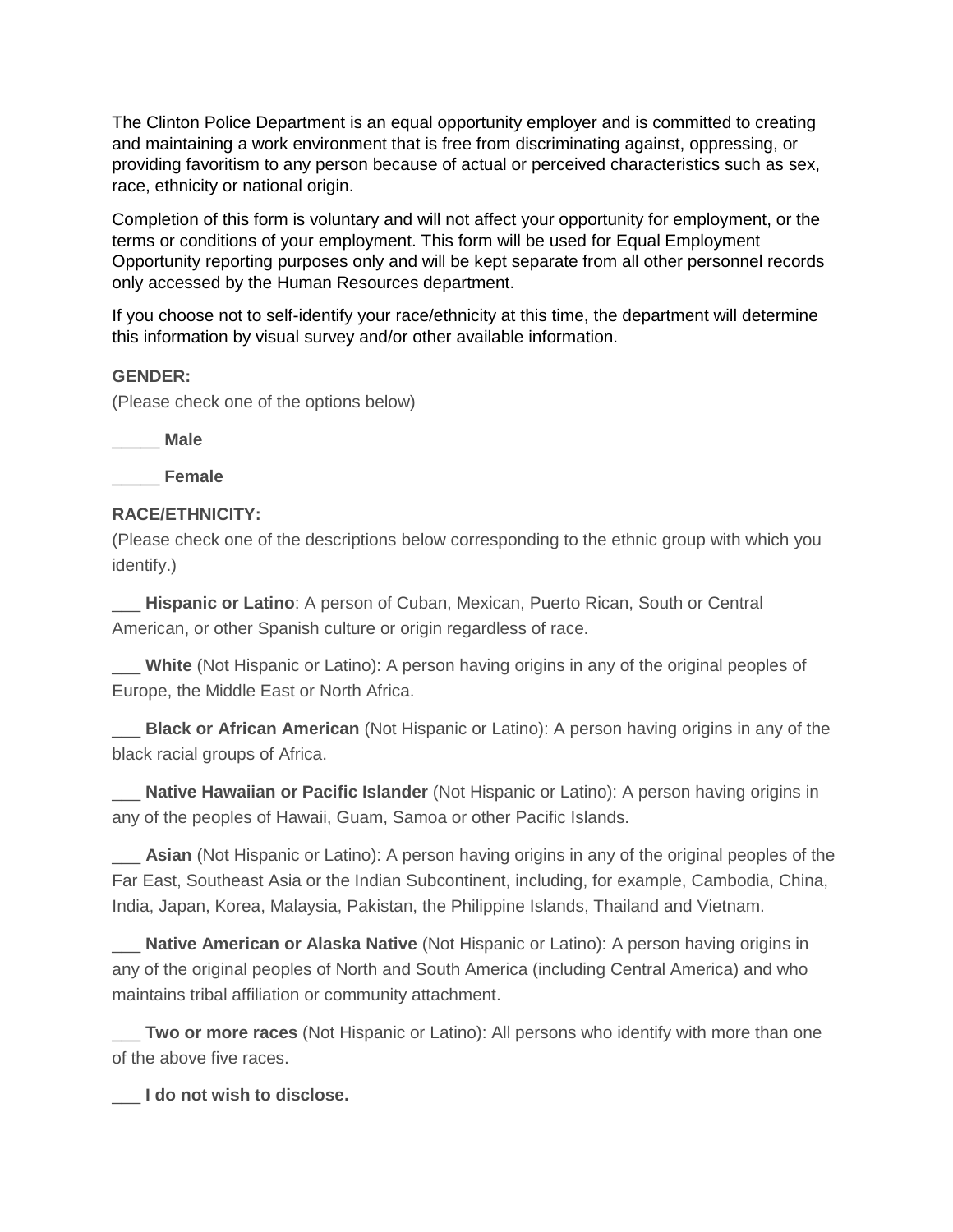

## **STATE OF IOWA Criminal History Record Check Request Form**



 $\overline{\phantom{0}}$ 

DCI Account Number:

(if applicable)

**Support Operations Bureau, 1st Floor 215 E. 7th Street Des Moines, Iowa 50319 (515) 725-6066 Clinton, IA 52732 (515) 725-6080 (Fax)**

**To: Iowa Division of Criminal Investigation From: City of Clinton City Clerk**

**Phone: (563) 244-3421**

**Fax: (563) 242-0057**

**The Clinton Police Department is requesting an Iowa Criminal History Record Check on:**

| <b>Last Name</b> (mandatory)                                                                                                                                                                                                                                                               | <b>First Name</b> (mandatory) |               | Middle Name (recommended) |                                             |
|--------------------------------------------------------------------------------------------------------------------------------------------------------------------------------------------------------------------------------------------------------------------------------------------|-------------------------------|---------------|---------------------------|---------------------------------------------|
|                                                                                                                                                                                                                                                                                            |                               |               |                           |                                             |
|                                                                                                                                                                                                                                                                                            |                               |               |                           |                                             |
| <b>Date of Birth (mandatory)</b>                                                                                                                                                                                                                                                           | <b>Gender</b> (mandatory)     |               |                           | <b>Social Security Number</b> (recommended) |
|                                                                                                                                                                                                                                                                                            | $\Box$ Male                   | $\Box$ Female |                           |                                             |
| Waiver Information: Without a signed waiver from the subject of the request, a complete criminal history record may not<br>be releasable, per Code of Iowa, Chapter 692.2. For complete criminal history record information, as allowed by law, always                                     |                               |               |                           |                                             |
| obtain a waiver signature from the subject of the request.                                                                                                                                                                                                                                 |                               |               |                           |                                             |
| Waiver Release: I hereby give permission for the above requesting official to conduct an Iowa criminal history record check with the Division of Criminal<br>Investigation (DCI). Any criminal history data concerning me that is maintained by the DCI may be released as allowed by law. |                               |               |                           |                                             |
| <b>Iowa Criminal History Record Check Results</b>                                                                                                                                                                                                                                          |                               |               |                           | (DCI use only)                              |
| As of _____________________, a search of the provided name and date of birth revealed:                                                                                                                                                                                                     |                               |               |                           |                                             |
| No Iowa Criminal History Record found with DCI                                                                                                                                                                                                                                             |                               |               |                           |                                             |
|                                                                                                                                                                                                                                                                                            |                               |               |                           |                                             |
|                                                                                                                                                                                                                                                                                            |                               |               |                           |                                             |

DCI initials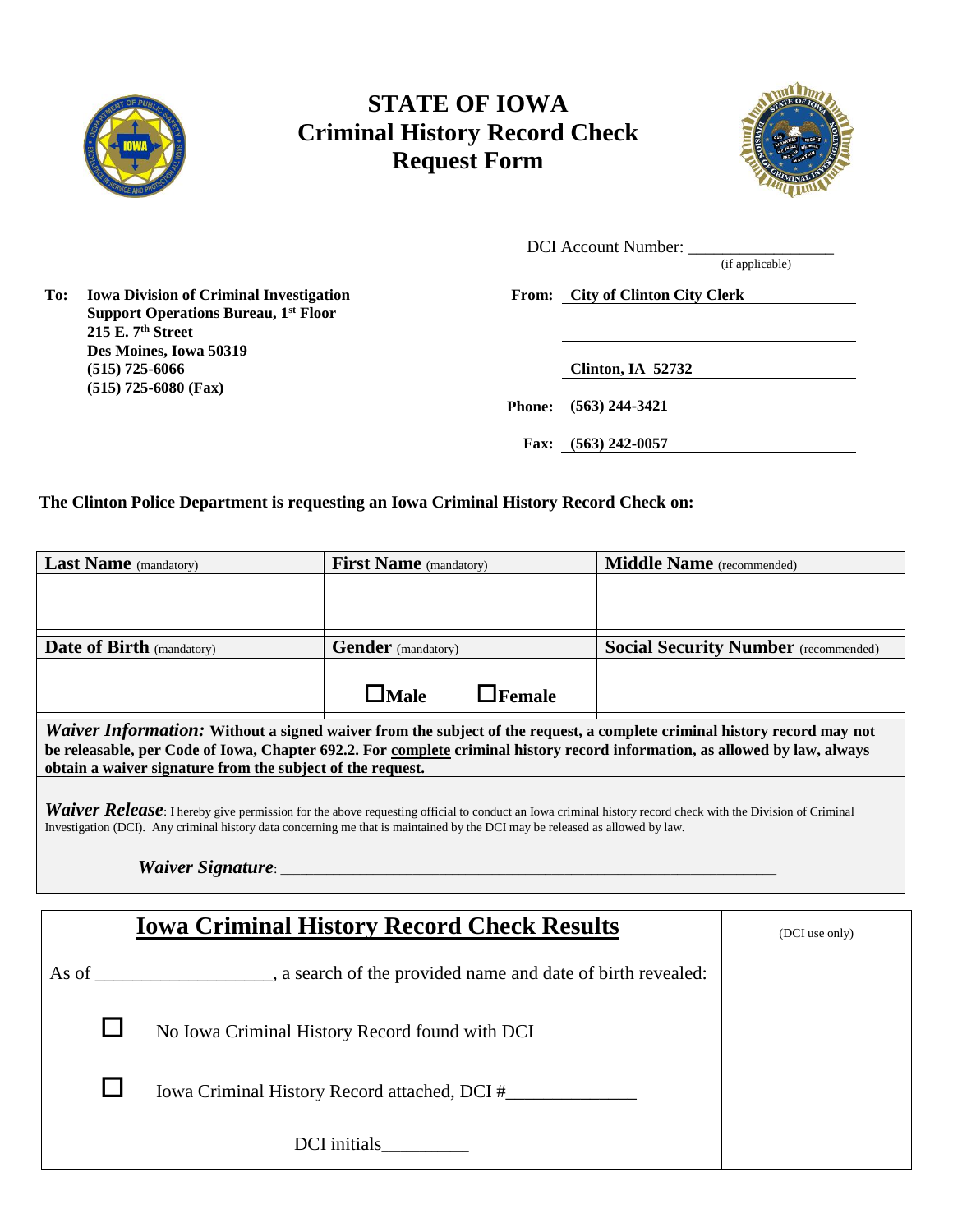

The information from this form will be utilized throughout the entire selection process

If extended a *''Conditional Offer of Employment",* applicants applying for police officer positions with the Clinton Iowa Police Department may be required to take a pre-employment polygraph examination. However, you may request that your examination be terminated at any time. This will disqualify you from immediate consideration, but will *not* disqualify you from applying for future employment opportunities.

| <b>NA</b><br>w | _ _ _ _ _ _ |  |
|----------------|-------------|--|
|                |             |  |

DATE OF BIRTH  $\frac{1}{2}$  /

DISCLOSURE OF INFORMATION,IN AND OF ITSELF,DOES NOT DISQUALIFY CANDIDATE FROM CONSIDERATION.

I hereby swear and affirm that each statement and all information in this questionnaire are COMPLETE, TRUE, and ACCURATELY recorded. I understand that providing FALSE,MIISLEADING and/or INCOMPLETE information on this questionnaire is grounds for exclusion from the selection process or discharge if discovered subsequent to employment.

| Applicant Signature |  |  |
|---------------------|--|--|
|                     |  |  |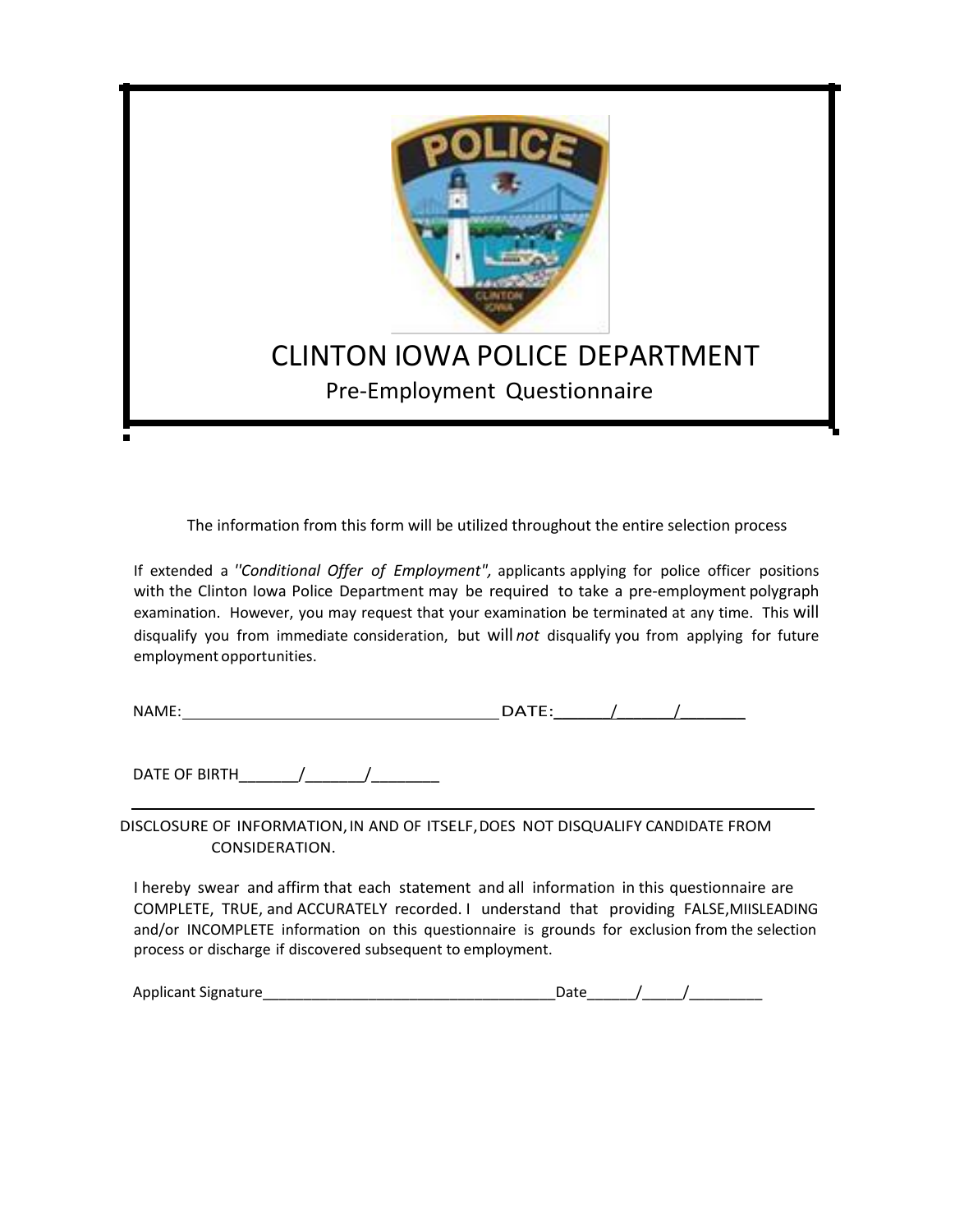### ALL QUESTIONS MUST BE ANSWERED HONESTLY AND TRUTHFULLY

| Yes No     | <b>HISTORY</b> |                                                                                          |
|------------|----------------|------------------------------------------------------------------------------------------|
|            |                | Have you ever caused the death of a person? If yes, explain_____________________         |
|            |                |                                                                                          |
|            |                | Have you ever participated in or committed domestic abuse, child abuse or dependent      |
|            |                | Have you ever participated in or committed any crime when a weapon was used? If yes,     |
|            |                | Do you now or have you ever owed any gambling debts? If yes, explain_____________        |
|            |                | What is the most serious crime you have ever committed? ________________________         |
|            |                | Have you ever been sued or party to a civil proceeding? If yes, explain                  |
|            |                | Have you ever been arrested for any drug violation? If yes, explain                      |
|            |                | Have you ever unlawfully used/tried marijuana? Last date used:                           |
|            |                | Have you ever unlawfully used/tried any illegal drugs? Type and last date used__________ |
| <b>YES</b> | <b>NO</b>      | DRIVING / CRIMINAL RECORD                                                                |

Have you ever been licensed under any other name? If yes, what name, state and year\_\_\_\_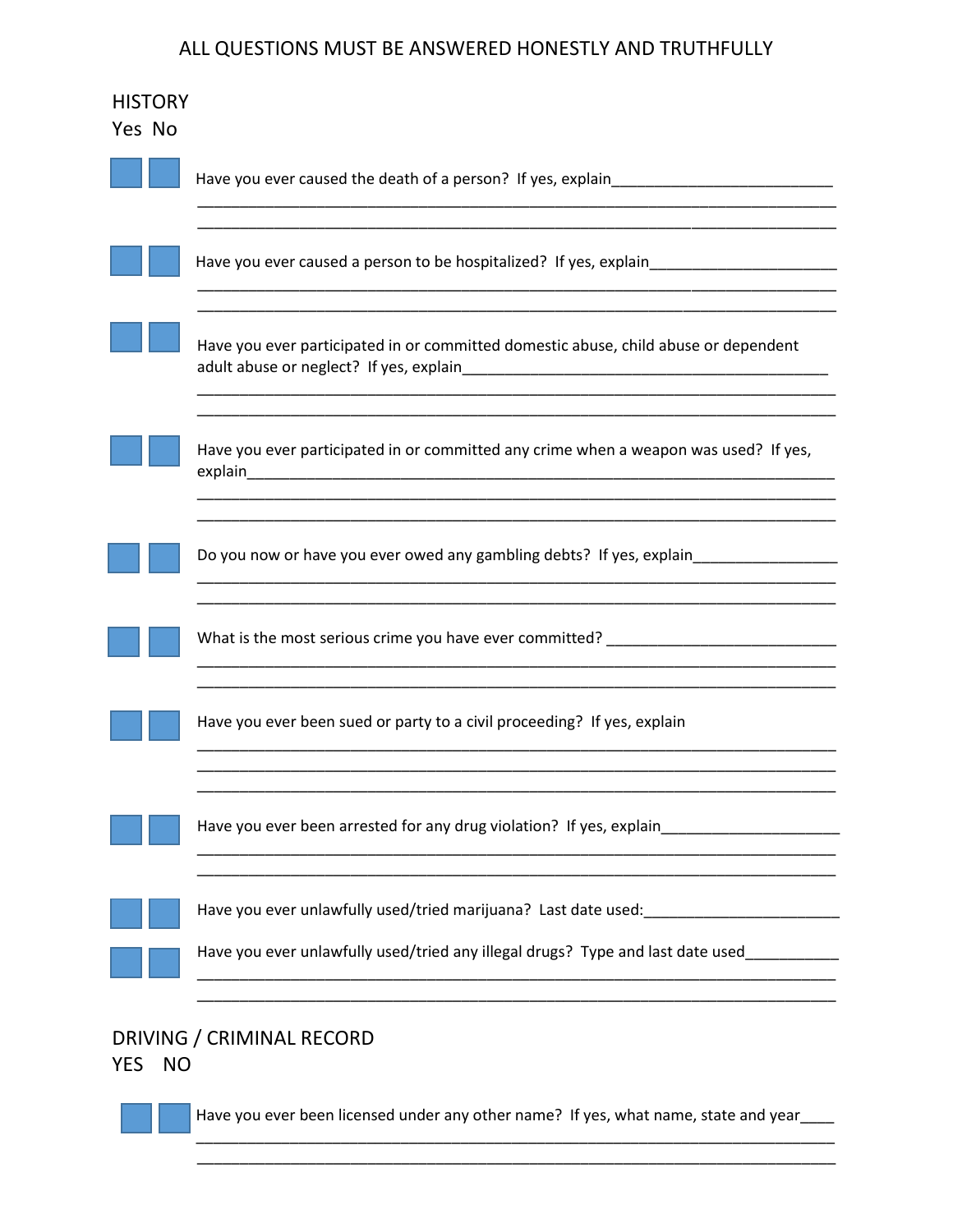| Requires a<br><b>Written response</b> |                                                                                                           |
|---------------------------------------|-----------------------------------------------------------------------------------------------------------|
| Requires a<br>Written response        | List all of the states in which you have had a driver's license issued to<br>you_______________________   |
| Requires a<br>Written response        | How many traffic citations have you had in the last three (3) years?____________________                  |
|                                       | Has your driver's license in any state been suspended or revoked? If yes, give specific date              |
|                                       | Do you have any unpaid traffic tickets? If yes, explain_________________________                          |
|                                       | Have you been involved in a motor vehicle accident as a driver? If yes, how many?                         |
|                                       | Have you ever been sued as the result of a traffic accident? If yes, explain                              |
|                                       | Have you ever been convicted of operating a motor vehicle while under the influence of                    |
| YES NO                                | <b>EMPLOYMENT RECORD</b>                                                                                  |
|                                       | Have you omitted any place(s) of employment on you application? If yes, explain________                   |
|                                       | Have you ever been fired from any job or been asked to resign rather than being fired? If<br>yes, explain |